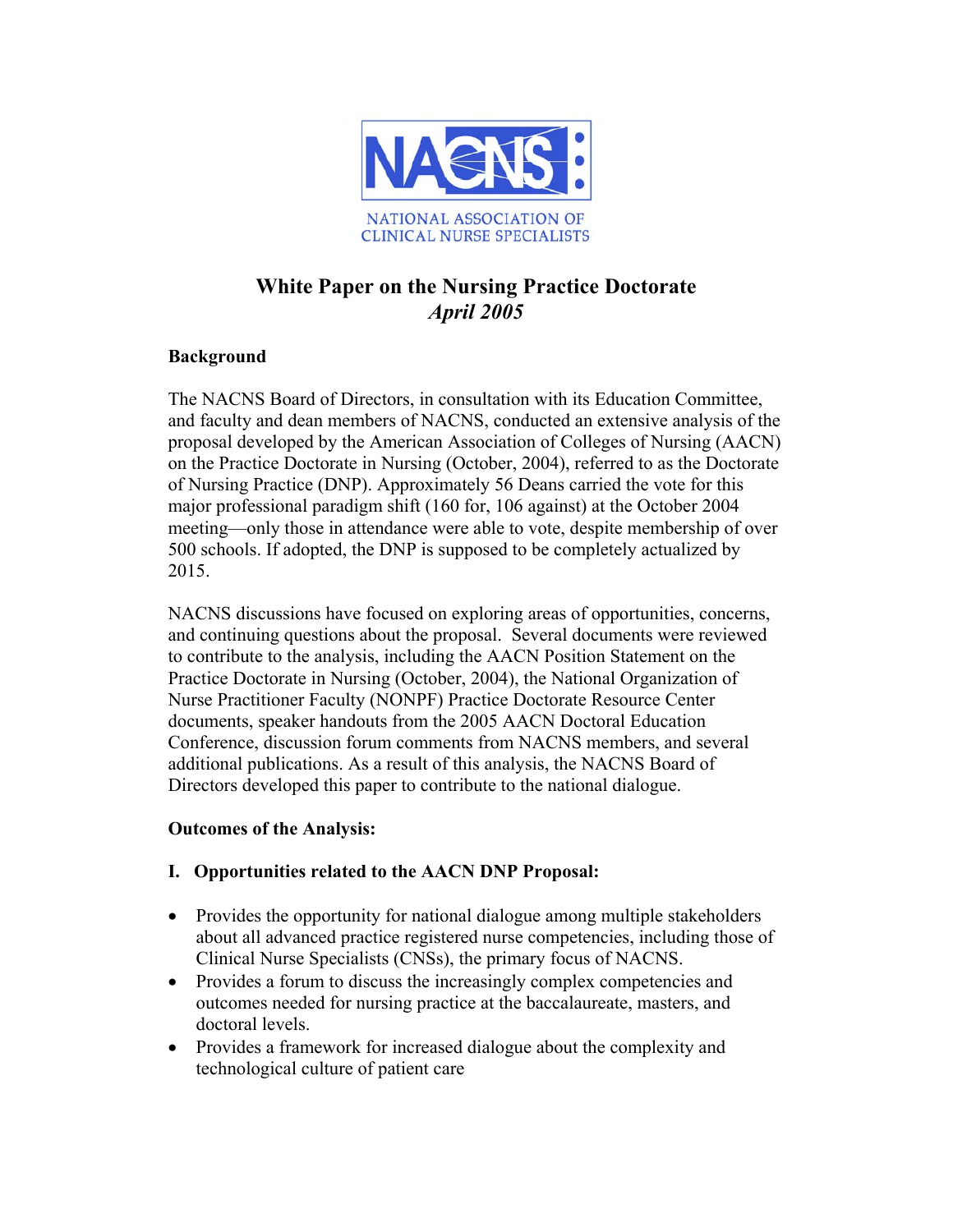- Allows the development of advanced nursing practice competencies for increasingly complex clinical, faculty, and leadership roles.
- Provides an educational pathway for nurses seeking advanced practice education without a strong research focus.

### **II. Areas of Concern about the Proposal:**

### *Nursing Profession*

- The AACN Proposal represents a major professional paradigm shift in nursing practice and education that warrants extensive dialogue from stakeholders. Opportunities for collegial dialogue in regional and national meetings should precede a change of this magnitude.
- The proposed DNP potentially creates a divisive change in a profession that has a long history of a lack of professional cohesion.
- It is NACNS' understanding that neither the American Nurses Association (ANA), the National League for Nursing (NLN), nor the American Academy of Nursing (AAN), flagship organizations that represent nursing practice and education, were invited participants in the deliberations leading up to the Proposal for the DNP.
- There is a lack of consensus from specialty and other professional organizations about how the DNP proposal will complement the nursing profession.
- There are no studies showing that doctorally-prepared advanced practice nurses have better outcomes than master's-prepared advanced practice nurses.

### *Education*

- The competencies and outcomes for the DNP-prepared nurse have not been developed or articulated.
- There is a lack of clarity in the DNP Proposal regarding evolving education pathways to advanced practice nursing and preparation of nursing educators and nurse administrators. As a result, there is much opportunity for inconsistent expectations and degree requirements.
- The nature of additional knowledge infused into the DNP curricula versus the knowledge in the present MSN curricula is not known.
- The impact of adding another degree with more credit hours on already scarce faculty resources is not known.
- Potential nurse scientists may opt for the DNP as opposed to traditional PhD programs, thus the DNP could compete against the PhD for scare resources, reducing the number of nurse scientists and leading to a decreased evidence base for nursing practice. (Apparently, one of the unintended consequences of the practice doctorate in pharmacology (PharmD) degree is that it significantly decreased numbers of PhD prepared people in the discipline).
- Clinical Nurse Specialists who seek further education typically seek a PhD in Nursing desiring increased preparation in research to become PhD-prepared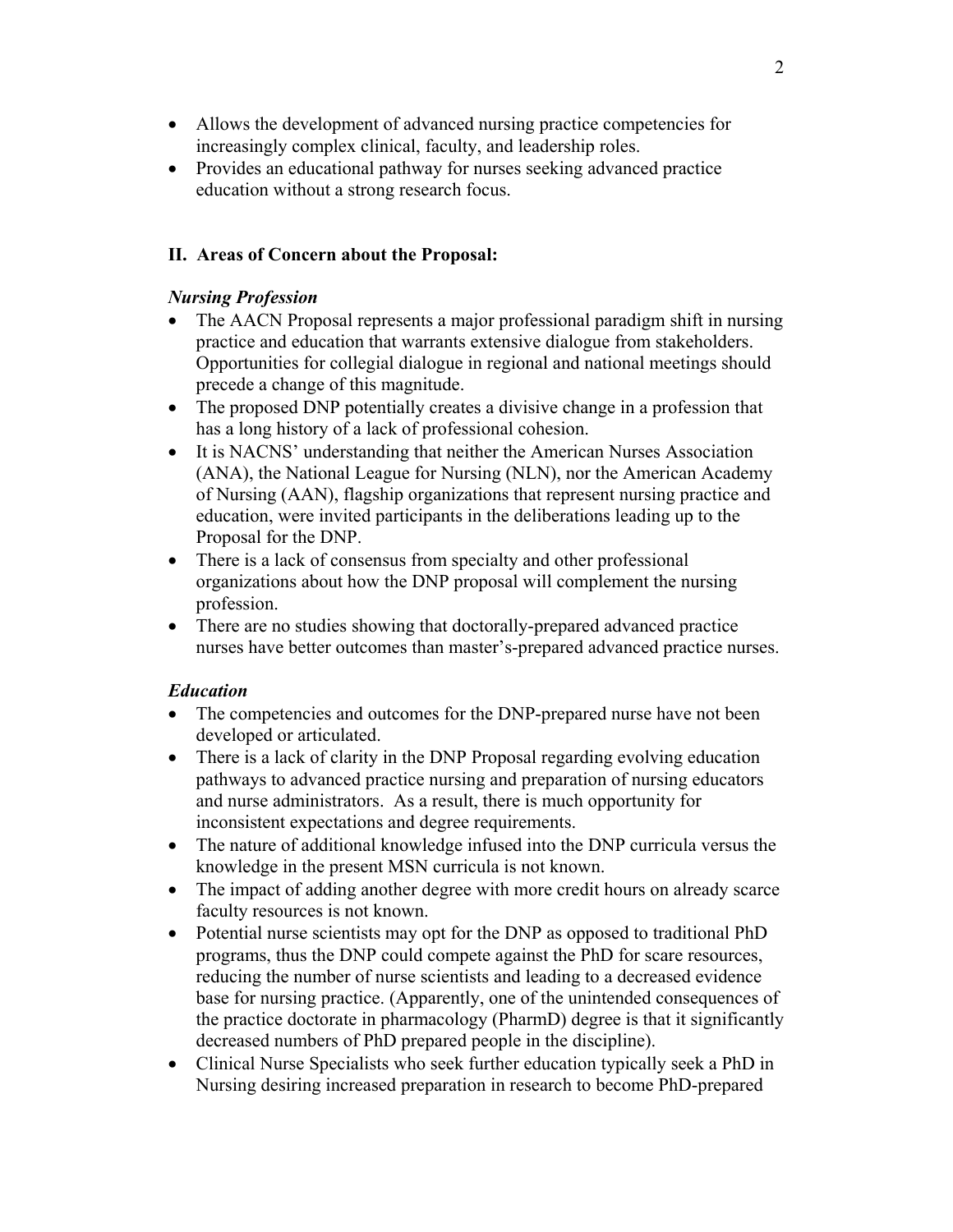practicing CNSs with increased research capabilities, nurse researchers, or nurse educators.

- The impact on current and future nursing faculty has not been adequately addressed. Future faculty members who hold a DNP may face tenure/promotion difficulties. At academic institutions where no other faculty hold practice doctorates, the DNP-prepared faculty member may be viewed negatively.
- Consistent with nationally approved standards that preceptors must have a degree greater than that of the student, master's prepared CNSs, as well as other advanced practice nurses, will not be considered qualified to precept doctoral students who are obtaining a practice doctorate.
- The *2004-2005 AACN Enrollment and Graduations* resource (2005) provides data from 91 schools reporting PhD programs and 351 schools reporting master's degrees. Some existing CNS programs, as well as other advanced practice nursing programs, may need to close because they are not permitted by state statute to offer doctoral education or may lack the fiscal or faculty resources.
- Based on the existing DNP programs and AACN documents, there is a discrepancy regarding the focus of the DNP, e.g. preparation of advanced practice nurses (NP, CNS, CRNA, CNM) to improve the quality of care delivery vs. preparation of future nursing educators and nurse administrators.
- Currently, doctoral programs in nursing are not accredited by AACN's Commission on Collegiate Nursing Education (CCNE) or the National League for Nursing Accrediting Commission (NLN-AC), the two professional groups that accredit undergraduate and master's degree nursing educational programs. It is assumed that an infrastructure would need to be developed to accredit DNP programs.

## *Patient Safety*

- Current evidence supports the safety of CNSs and other advanced practice nurses in providing high quality and cost effective advanced practice nursing.
- Harm data about care provided by CNSs and other advanced practice nurses prepared at the master's level does not exist according to the American Nurses Association Malpractice Data Bank.
- It is unclear how the proposed DNP will contribute to increased patient safety as there have been no studies done to support this premise.

### *Economic Issues*

- From an academic perspective, the cost and affordability of shifting current master's level curricula to the proposed DNP have not been determined.
- From a student perspective, costs in relation to increased tuition, time, and reduced income while enrolled in a lengthy program have not been determined. We also do not know if post-graduation salaries for CNSs as well as other advanced practice nurses will offset the increased educational costs.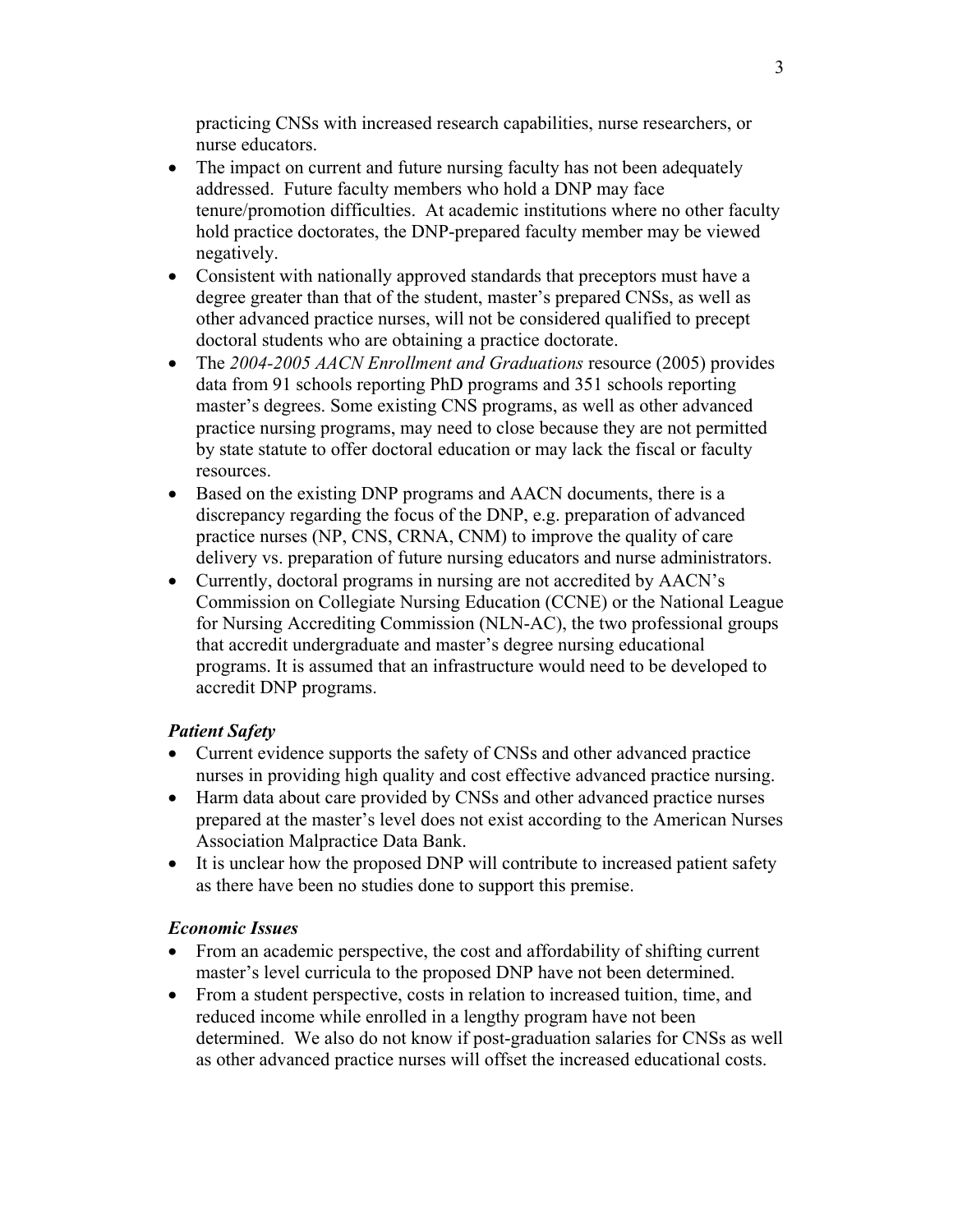• From a health care employer perspective, it is not known if DNP-prepared advanced practice nurses will be affordable to employers and third party reimbursers.

### *Development of the DNP*

- The DNP Proposal primarily addresses nurse practitioners.
- AACN sought limited informal input from Clinical Nurse Specialists, Nurse Midwives, and Nurse Anesthetists during the initial discussions of this major professional paradigm shift that affects all advanced practice nurses.
- Decisions to initiate this major paradigm shift were not derived from an extensive nursing practice analysis, but from one group of advanced practice professionals.
- The proposed DNP was developed with limited input from a full range of higher education organizations such as private universities or smaller universities that cannot offer doctoral degrees.

#### *Nurse Practice Acts*

- The regulation of the practice of Clinical Nurse Specialists, as well as other advanced practice nurses, differs from state to state, and scope of practice will be affected differently depending on the state's nurse practice act.
- Nurse Practice Acts will need to be opened and modified in order to change language to incorporate doctoral competencies and scope of practice. Opening Acts may invite the attention of stakeholders who wish to modify existing components of the acts as well as to block the changes required.
- Variability within state level regulations exists with respect to using the title "doctor" when providing patient care.
- Certification mechanisms (new exams or portfolio) to satisfy state boards of nursing may need to be developed.

#### *Ongoing/Implementation Concerns*

- Issues related to grandfathering (a regulatory term) currently certified CNSs **must** be resolved. It is imperative that this issue be examined and that CNSs along with other advanced practice nurses who are prepared at the master's degree level be given authoritative assurance that they can continue to practice without additional graduate course preparation.
- The potential loss of employment for CNSs who choose not to pursue the proposed DNP is not known.
- Licensure/certification issues are not articulated and will need to be addressed.
- The practice of CNSs with respect to specialty and subspecialty will need to be examined.

#### **III. Questions Which Require Further Discussion:**

In addition to the concerns described above, further questions need discussion, such as: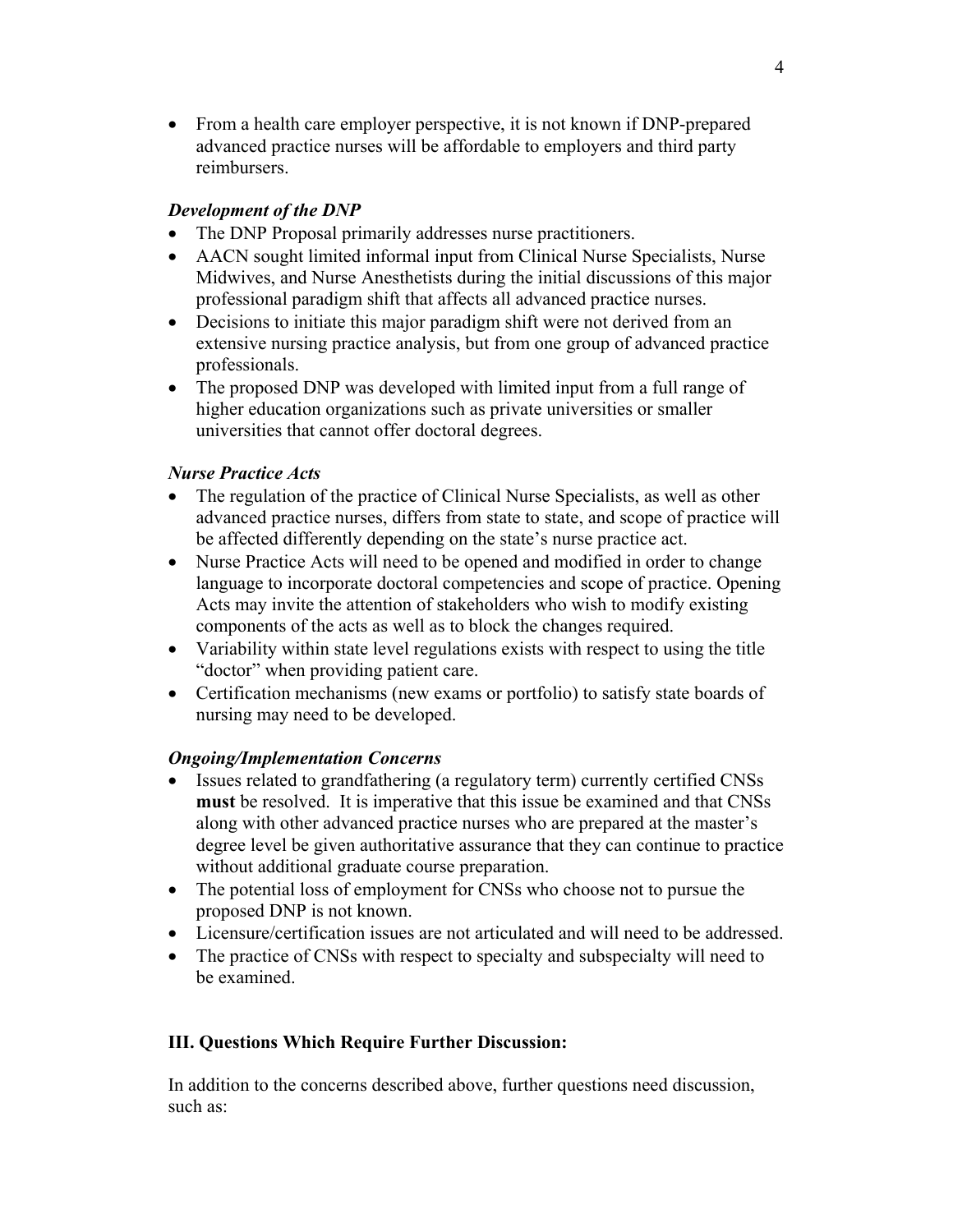- Should it be the will of the profession that the DNP becomes the degree for advanced practice registered nurses, will current advanced practice nurses need to be grandfathered into recognition at the state level of regulation in order to continue to practice with a master's degree?
- Is it the vision of those who developed the proposed DNP that master's level CNS nursing education be fully replaced by the proposed DNP by 2015?
- How will changes in educational preparation levels affect the numbers of CNSs specifically and all other advanced practice nurses?
	- a. At a time when there are not enough practicing CNSs to fill existing job vacancies, and with that shortage likely to last for several years, how will increasing the length of education to the DNP level meet health care needs?
	- b. How will nursing education be affected if the proposed DNP is a terminal degree?
	- c. How many programs will be closed due to a school's inability to be approved to offer doctorates?
	- d. Who will be the faculty for the proposed DNP programs?

#### **IV. Position Statement Based on Results of Analysis**

NACNS has significant concerns about the DNP as currently proposed and urges a national dialogue to address the compelling issues that have been raised. NACNS remains neutral about the proposed DNP until our concerns can be resolved and our questions answered. The proposed DNP represents a major professional paradigm shift in nursing practice and education that warrants extensive dialogue from a host of stakeholders. Opportunities for collegial dialogue in regional and national meetings should precede a change of this magnitude.

NACNS recognizes the importance of advanced education and is interested in participating in the national dialogue with other stakeholders and organizations representing CNS members. An exploration of differences in competencies of a master's prepared CNS and a doctorally-prepared CNS, and the educational requirements to support those differences is needed. After meaningful dialogue and **pending resolution of critical issues**, NACNS will partner with other national organizations to develop a doctoral level CNS curriculum and to identify additional competencies that could emerge from the additional coursework. The NACNS *Statement on Practice and Education* (2004) currently provides an excellent framework for master's CNS curricula and could potentially form the basis of doctoral level CNS curricula.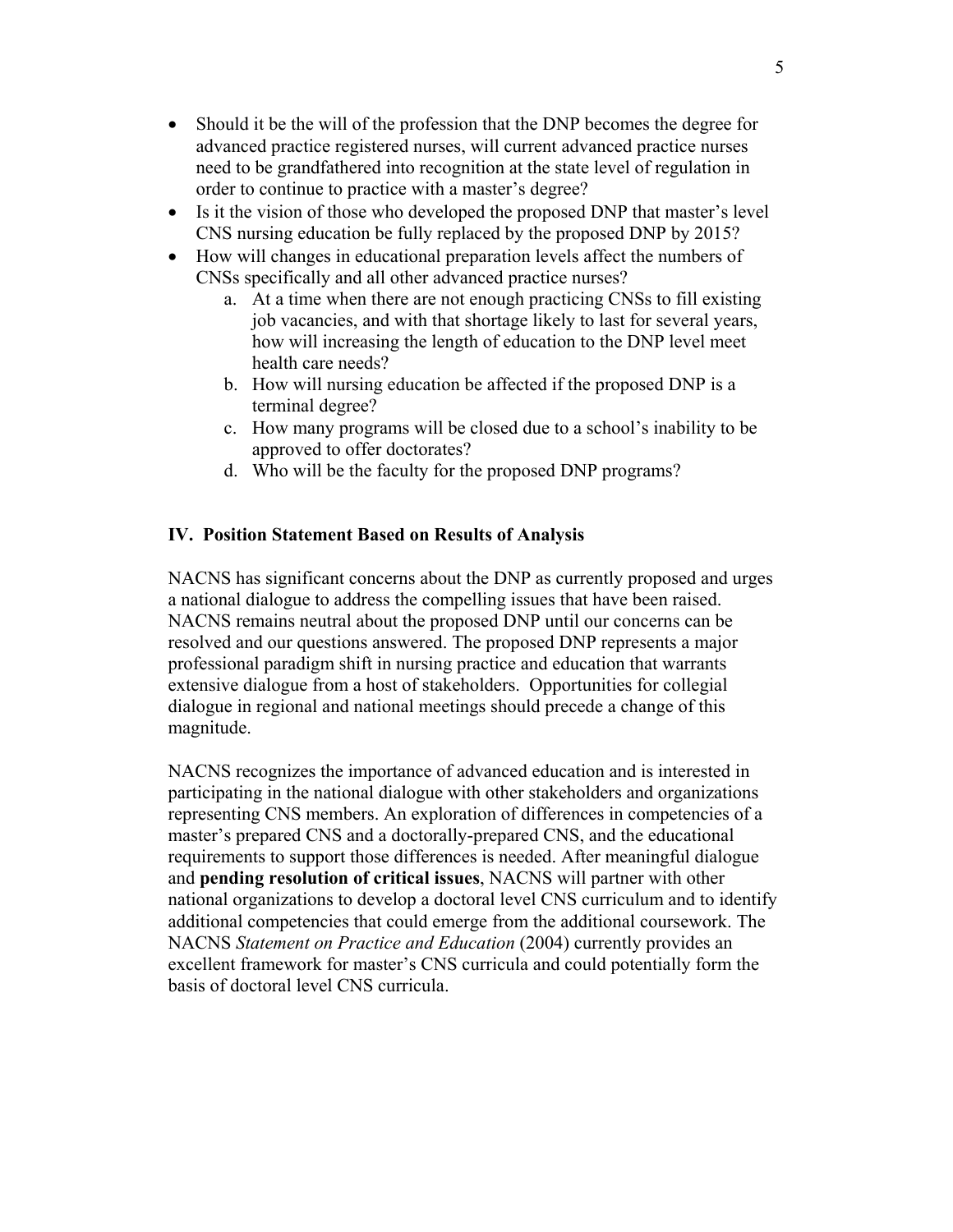#### **References**

AACN Position Statement on the Practice Doctorate in Nursing, October 2004 http://aacn.nche.edu

NONPF Practice Doctorate Resource Center http://www.nonpf.org

AACN 2005 Doctoral Education Conference January 19-22, 2005 San Diego, CA Speaker Handouts

 The Practice Doctorate Elizabeth Lenz Saturday, January 22, 2005

The Nursing Practice Doctorate: Challenging Issues and Plausible Answers Lucy Marion Saturday, January 22, 2005

President's Point: The Practice Doctorate in Nursing Ann L. O'Sullivan Saturday, January 22, 2005

The Practice Doctorate: Doctor of Nursing Program May Wykle Saturday, January 22, 2005

The Practice Doctorate: Update of CCNE Accreditation Jennifer Butlin Saturday, January 22, 2005

Carlson, L. (2003). The clinical doctorate – Asset or albatross? Medscape (http://www.medscape.com/viewarticle/458618).

Marion, L., Viens, D., O'Sullivan, A., Crabtree, C., Fontana, S., & Price, M. (2003). The practice doctorate in nursing: Future or fringe? Medscape (http://www.medscape.com/viewarticle/453247).